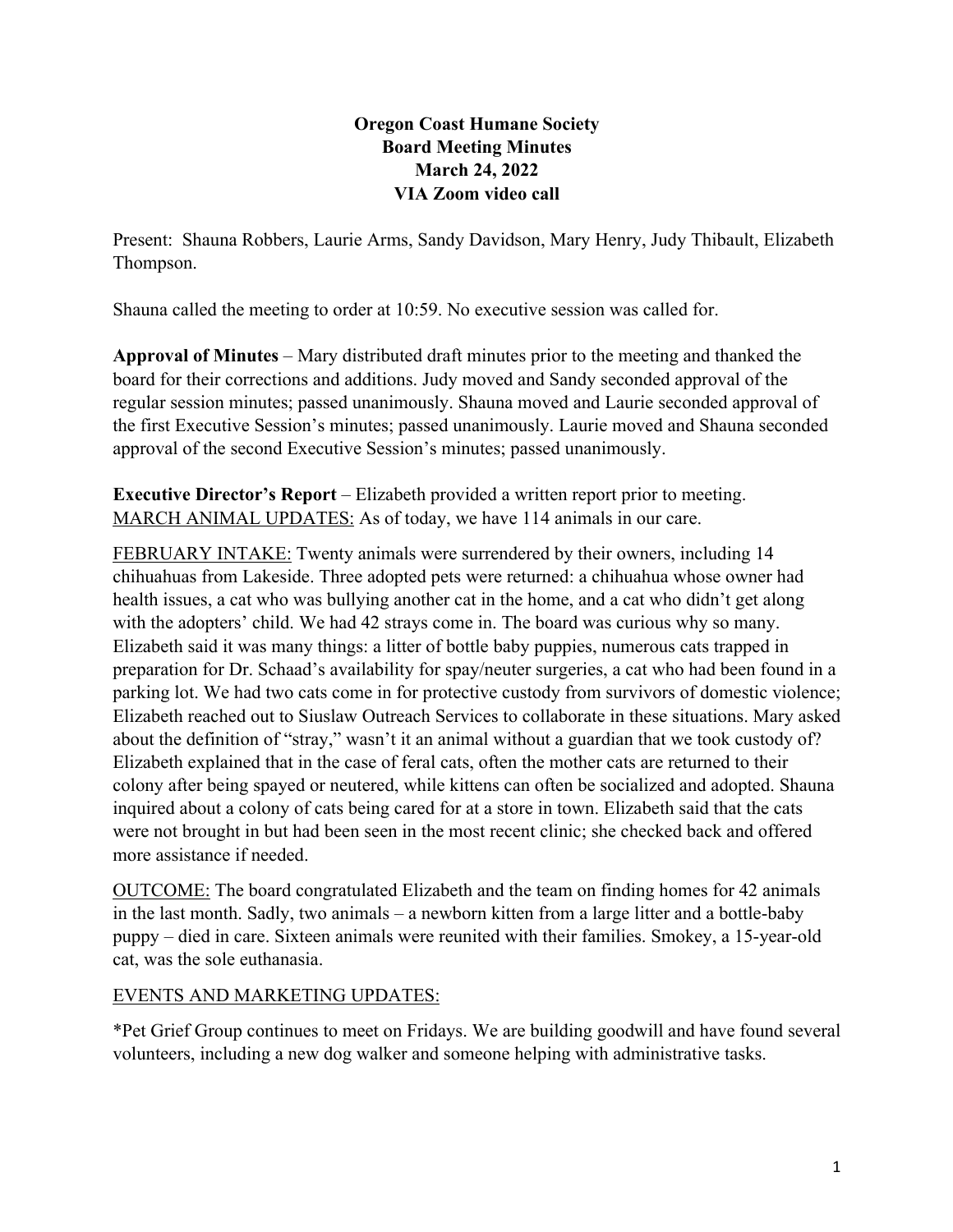\*2 new public service announcements recorded at KCST for spay/neuter and pet food bank. Will record at KXCR also. Intend to add one on kids and dog bites soon.

\*Youth volunteer momentum continues to build. Hosted a thirteenth birthday party with a group from Portland – brought lots of donations, socialized animals, made adoption bags and crafts.

\*Kennel Naming Event –Nine out of 15 kennels are sponsored. An outbreak of kennel cough from newly arrived dogs caused us to delay, but we are tentatively scheduled for 4/13 if the donors and their families are available. Kudos to Amy, who is volunteering to assist with events.

\*Bottle Drop Give event is April 11-23<sup>rd</sup>. We will get a 20% match above usual during that time and are planning publicity. There is currently \$3,900 in our account.

\* "We Foster Challenge," offering cash prizes through Maddie's Fund, starts May 1st with trainings starting April 1st. Shelter staff and volunteers, including youth, are taking part in the trainings, with many online offerings available that can be done from home. Our goal is to increase the strength of our foster program, with special emphasis on developing foster homes for puppies, who need home environments to stay healthy and thrive.

\*Thank you to the Western Lane Community Foundation for awarding OCHS \$1,500 to support our database transition to Salesforce. They were only able to fund 21 out of the 86 proposals they received. Elizabeth participated in the online awards ceremony Tuesday at Rotary.

\*Adopt a Shelter Pet Day is April 30<sup>th</sup>, and we are planning a big shelter event. Stay tuned for details.

\*We are hosting a booth at Rhody Days Show  $\&$  Shine May 21<sup>st</sup> and hope to have a float in the parade. Since Show & Shine is at the middle school, no animals are allowed, but we plan to bring our big stuffed dog and lots of information. Volunteers are needed to staff the event.

\*Elizabeth met last week with the executive directors of Habitat for Humanity and Florence Food Share to collaborate around the Power of Florence day of service held in July in the Grocery Outlet parking lot. They hope to add SOS and the Boys & Girls Club and plan to engage kids in building structures for animals and a food pantry. Mary questioned building a doghouse, since we want dogs inside and with their families, and Elizabeth agreed. She will suggest building cat perches or cat towers instead.

TEAM TRAINING: Elizabeth asked if anyone had feedback about the new handbook she emailed to the board. Those who had taken a look found it to be very thorough and detailed. Sandy will work towards a complete review. Pam is also reviewing. Pam and the team are creating daily checklists for each area, and Pam has been given the goal of updating standard operating procedures, with the first two due tomorrow.

THRIFT STORE: Sales continue to increase over last year, and the store looks great. We are seeking people to help us open the store on Sundays. We continue to upgrade security, including redoing the locks now, with improvements to the safe next to be accomplished. Mary reported she met Renee and was impressed with her positive and welcoming attitude. During her visit, Mary observed that a denominational religious item was hung inside the entrance to the donation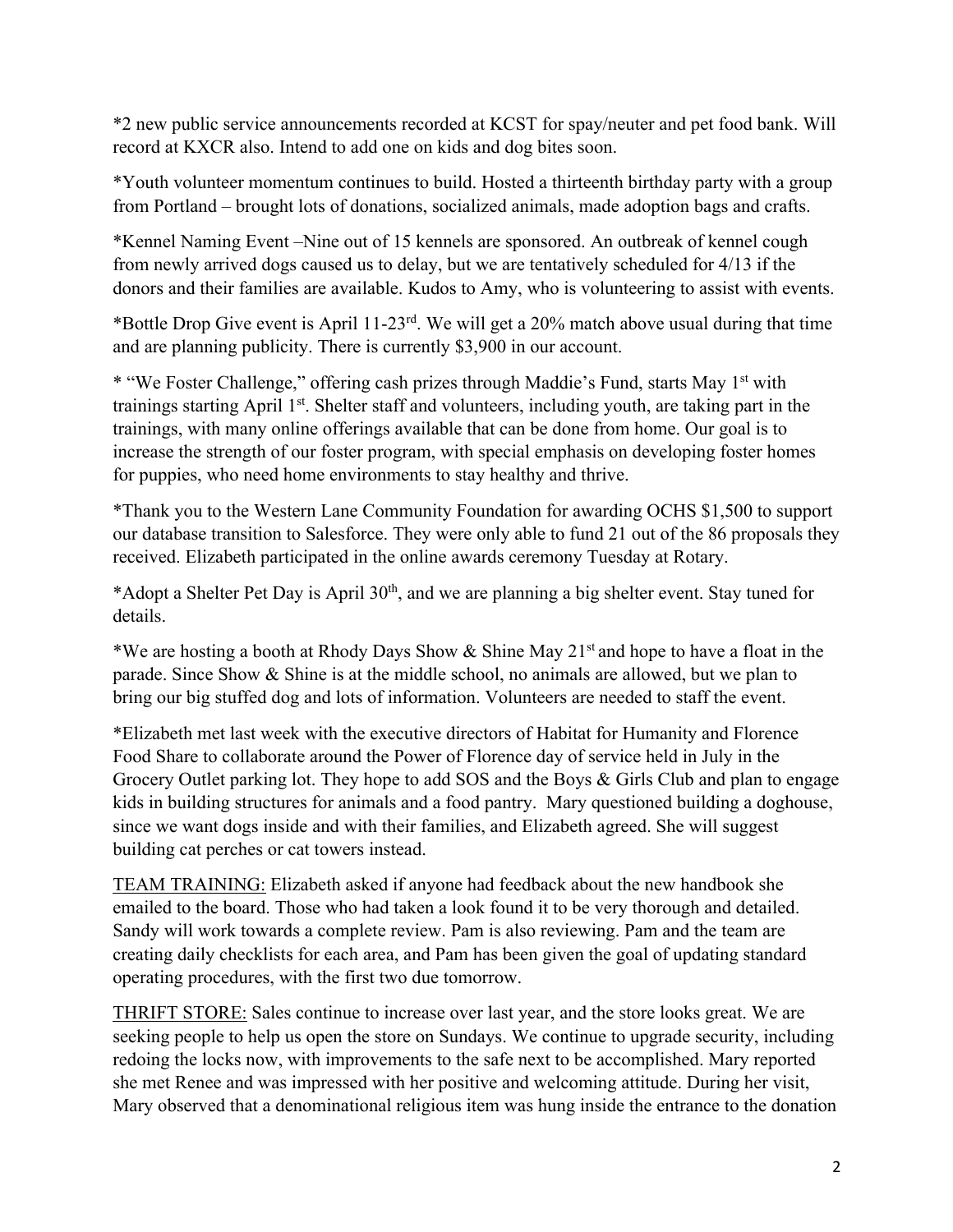room and expressed concern that OCHS always be welcoming and affirming to all faiths. Elizabeth, who also noted that we have a contract with the City, will follow up to explain this and request that the item be taken down.

When Elizabeth asked for questions, Judy asked if we had submitted a proposal to Three Rivers, which just awarded grants. Elizabeth responded that we had not applied, having the understanding that we were unlikely to meet with success. She added that we did apply to Mapleton for \$2,500 for spay/neuter services for their residents.

Shauna asked about how the Wine & Chowder event had gone. Elizabeth was pleased with the big turnout and wonderful support from the winery but was disappointed in the fundraising. Mary wondered about upgrading our solicitation at events. Elizabeth said we had a donation jar and literature table, but everyone agreed that staffing the table would be a good way to improve our efforts next time.

Answering a question from Shauna, Elizabeth said plans for an OCHS dinner are moving forward. She spoke with the team about ensuring that the event had a fundraising purpose: raising money, raising friends, or stewarding donors. Kudos to Jackie Parker for stepping up to solicit donations of wine. Elizabeth will keep the board updated, and Shauna hopes the entire board will take part.

## **President's Report** –

Shauna had emailed her report, which highlighted good work by the Estate Sales Team with at least three more sales in the works. She is getting good results from volunteer recruitment on Facebook.

Shauna again reminded the board that **board elections** are coming up. She distributed the nomination form and encouraged board members to seek candidates among OCHS members who have time and skills to help the organization. Mary suggested advertising more broadly, at service club meetings, for example. Shauna reminded her that board candidates must be OCHS members in good standing for at least 60 days prior to the election. This limits who can run and may exclude talented candidates. However, since gifts to the winter appeal gave supporters a chance to qualify as members, membership has grown substantially.

Judy has spoken with several volunteers about board service, but many of them aren't yet dues-paying members. Mary noted that in general, volunteers give generously of both time and money when they understand that, while time is irreplaceable, money is also needed to pay our bills and our staff.

Beth is preparing a membership list, and nomination forms will be sent to members soon. They are due back no later than May 1. The board discussed steps to review candidates, including interviews with Elizabeth and a board member. The Nominating Committee, comprised of the President, Vice President, and another member of the current board, provides a slate of candidates for members to vote on in June. New and old board members will meet together soon after.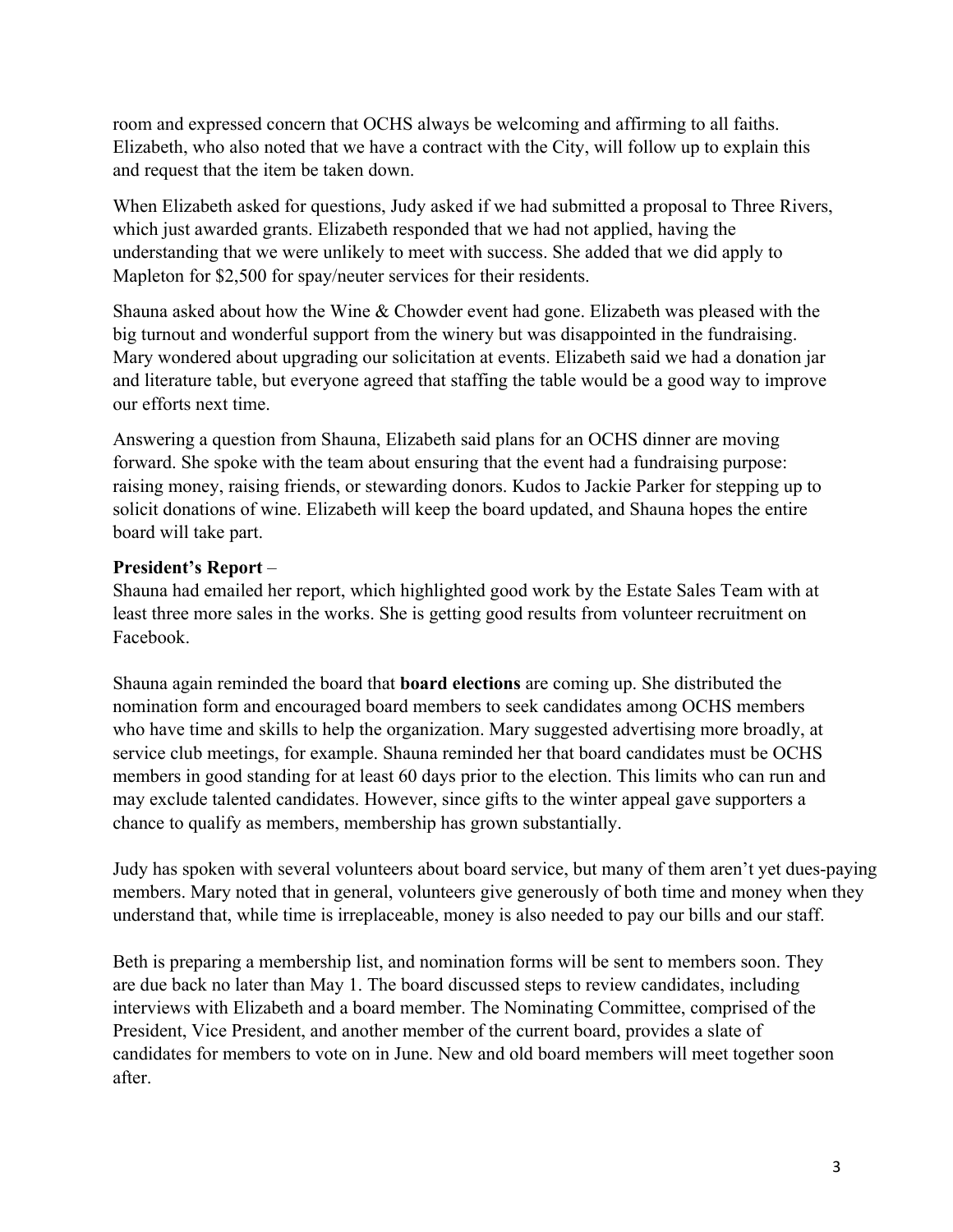Judy complimented Elizabeth and the team on the **great videos** they're posting on social media. Elizabeth credited Valerie, Nicky, and Abby for their quality work.

**Vice President's Report** – Judy is following up on the **internal audit**. She emailed Laurie about teaming up to develop updated animal protocols, likely with Jenny. Also following up on the internal audit, the board discussed what needed to be done regarding a formal audit. Mary will review past minutes and report back. We will have a more robust financial record for fiscal 2022, including a detailed board-approved budget to track against. Mary suggested adding a discussion of the audit to our next board meeting. Sandy concurred and noted that closing of the 2021 books is still in process.

**Treasurer's Report –** Sandy has sent several emails over the past couple of weeks to keep the board apprised of her efforts and provide **financial statements**. She is still working with Todd and would like to finalize the statements with all due speed. Todd, although he has moved away, is doing OCHS a huge favor to assist in making sure the books are accurate. Mary inquired about whether we have someone with the necessary skills to carry his good work forward, and Elizabeth advised that Dot will take over this responsibility. Sandy directed the board's attention to the **Statement of Activity** showing monthly activity during the first quarter.

Sandy also announced that the county is finished with our **new lease**, which she forwarded to the board prior to the meeting. She requested a motion to approve the lease so that it can go to the Lane County Commissioners. **Mary moved and Shauna seconded a motion to approve the lease as it was presented to us. Motion passed unanimously. Sandy will move ahead to complete the process.** 

Rick Yecny, CPA of Holloway & Associates has agreed to complete our **tax filings** (IRS 990 and Oregon CT-12) again this year. The board was without objection, and since allowance for these costs was included in the budget, no separate motion was needed.

Before the meeting, Sandy distributed to the board an **investment** advisory agreement and questionnaire from Oregon Pacific Bank Wealth Management. OPB's fee is set at .75% of principal. There is approximately \$150,000 in this account, which is currently in the house account at LPL. LPL is no longer working with Oregon Pacific Bank, and OCHS should have our own investment counselor. Mary expressed concern that the questionnaire was designed for individual investors, while investing on behalf of an organization has different priorities. She urged Sandy to make sure we are counseled by someone with experience with institutional investing. The board discussed our risk tolerance, with Sandy speaking to a conservative outlook that would ensure preservation of principal but little growth – perhaps 1-2%. Mary, given the high rate of inflation these days, suggested a balanced approach that would entail slightly more risk but provide a 4-5% return. Mary also suggested that the board follow up to develop our own Investment Policy; she had shared examples with Sandy in previous months. Sandy will confer with Mary, follow up with the bank, and return with additional information for the board.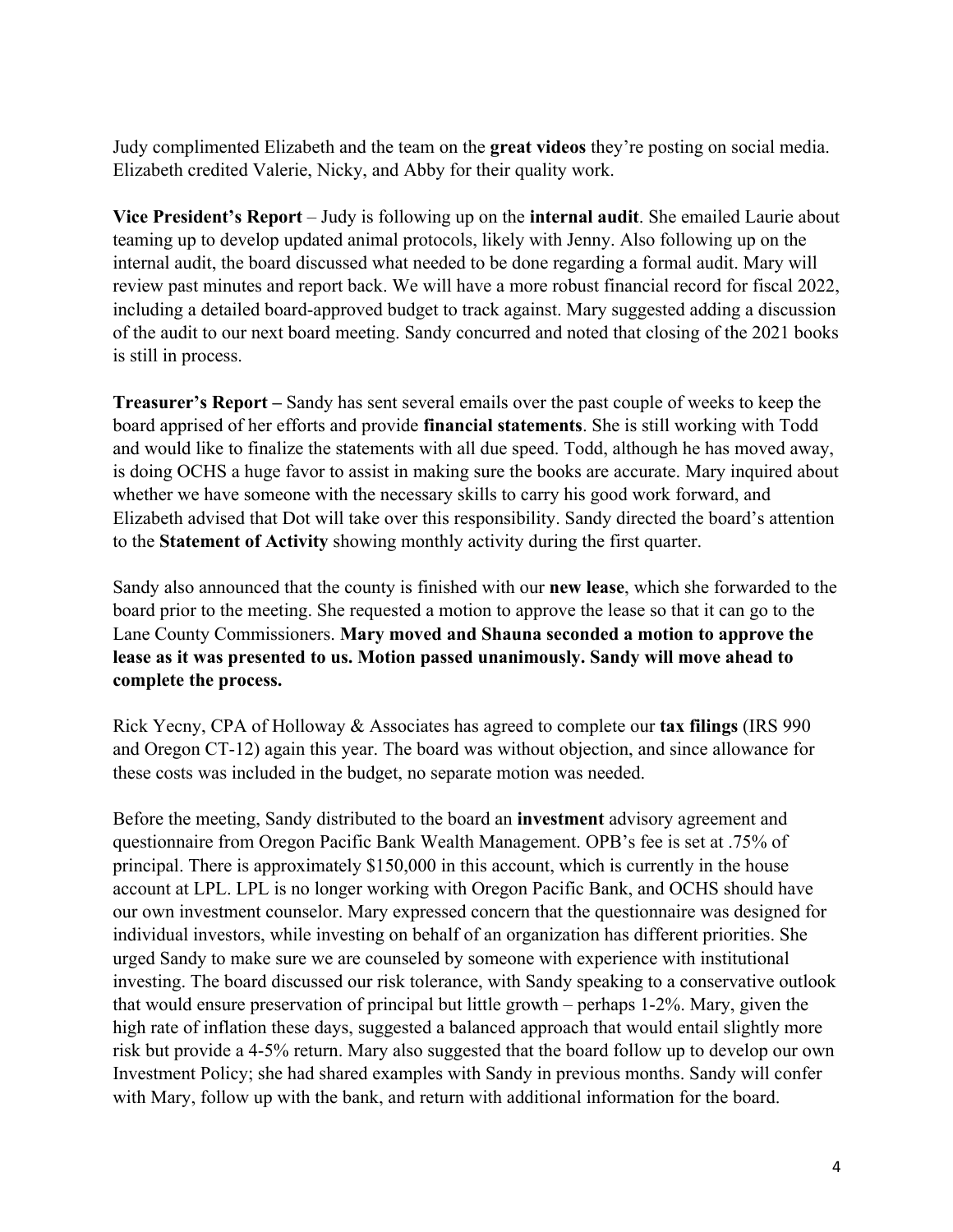Sandy next turned to the **budget**, acknowledging Mary's leadership. Mary responded that the budget development was a team effort. Sandy, Elizabeth, and Mary made projections for each line item, based on last year's actuals and their understanding of this year's planned activities. The budget takes into account several significant swings: staff costs are up significantly; we cannot count on a large estate gift such as was received last year; and loan forgiveness from pandemic relief funds was a one-time occurrence. We entered this fiscal year with a surplus in excess of \$450K, but we will spend two-thirds of that down this year if we follow the budget.

Mary asked the board if they had questions about the process or the budget itself. She clarified that there will always be variances from a budget. However, the budget provides guideposts, authorizes the staff to spend what is budgeted, and commits all of us, board and staff, to secure funding to offset our costs. The budget will also free the board from having to approve most individual expenditures. If it's in the budget, it can be spent. If additional expenses are proposed, they should be considered in light of whether they are more important than what is budgeted, or if additional funding is identified.

## **Judy moved, and Shauna seconded a motion to approve the 2022 Budget as submitted. Without further discussion, the motion passed unanimously.**

Judy complimented the committee on their efforts. Shauna concurred and committed to maximizing fundraising results from estate sales. Mary complimented Shauna on a list of ideas she had emailed to help us exceed our fundraising goals and noted that Elizabeth had already secured savings when negotiating our contract with Salesforce.

Judy asked who is working on updating our **financial policies**, and Sandy said she was taking that on. She is reviewing old board policies and adding language from our contract with Oregon Pacific Bank and will return to the board with updated policies to consider.

**Secretary's Report** – Mary reported that most of her time this month had been spent on **budget** development. She has created a rough draft for a **spring fundraising appeal** and will forward it to Elizabeth shortly. She also was pleased that the **database conversion project** is back on track now that Western Lane Community Foundation's grant has enabled us to secure a higher level of technical support. Mary met yesterday with Elizabeth, Brionne Boggioni, and Beth Hatcher with an initial goal to have donor data operational within 90 days. The volunteer module will follow, as well as an analysis of how to integrate information about animals and adopters. Sandy noted that Oregon Humane Society was advertising for a fulltime Salesforce administrator. Mary responded that OHS is one of the largest shelters using Salesforce, but that most clients are smaller. She looks forward to improved information to support planning, management, and fundraising.

**Laurie's Report** – Laurie reported that **eBay sales** are satisfactory, with \$473 earned this month. She tries to post 3-4 items each week and has several high-end coats to sell. She requested a mention of the eBay store on the OCHS website, and Elizabeth will follow up. When items are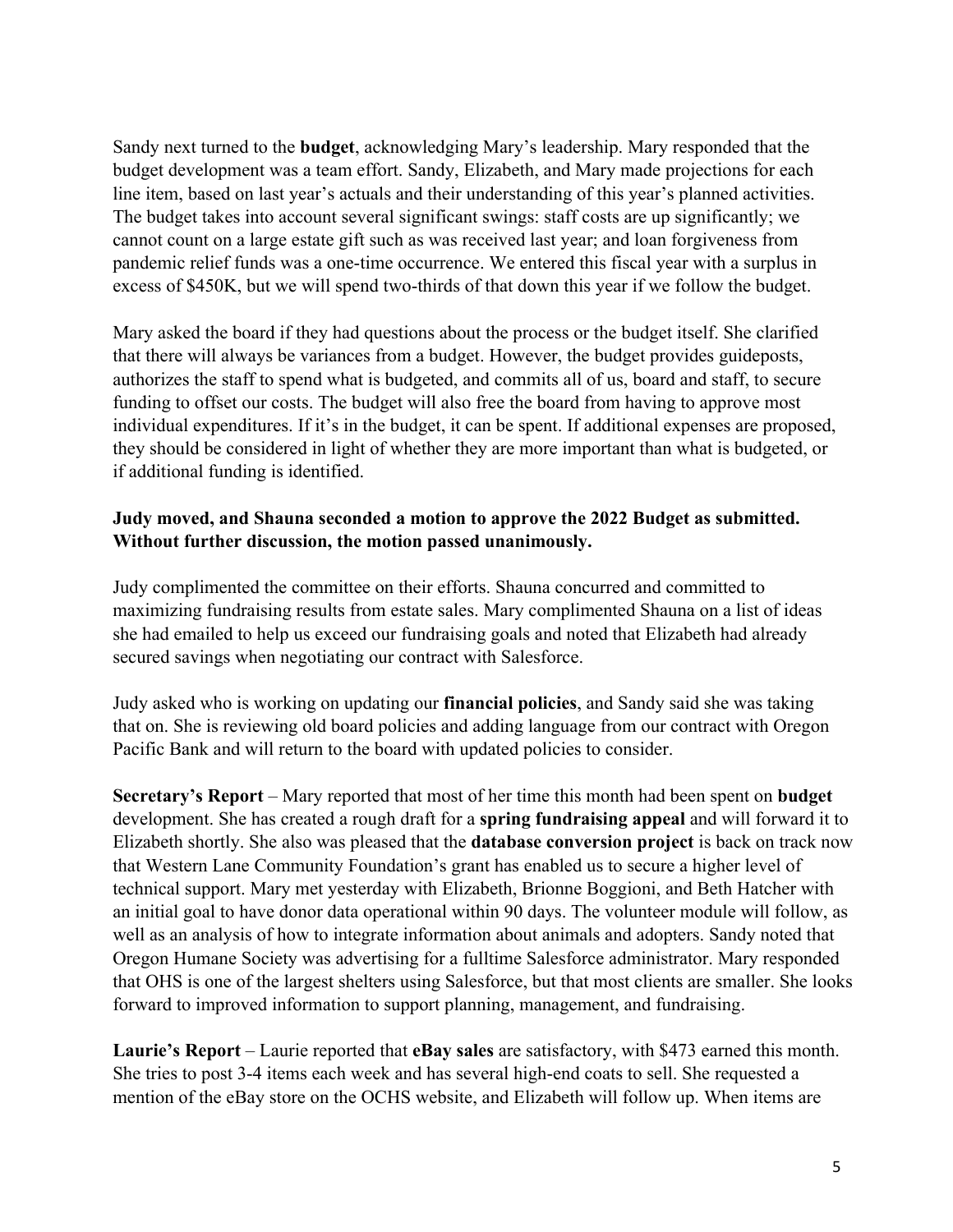sold, we thank purchasers and direct them to the website to learn more about OCHS. Shauna has several high-value dolls from an estate sale to photograph and post on eBay. She pointed out that this is another way that estate sales bring value to OCHS. Laurie is considering publicizing eBay items on our Facebook page, which Shauna thought was a good idea. Laurie will send Elizabeth the link to our eBay store.

During the open discussion period, Judy asked about progress on updating our **website**. Elizabeth said that Valerie is updating content and agrees that navigation could be improved. She also thought we should advertise eBay and the Thrift Store with a sign at the shelter. Elizabeth is working to find space, perhaps where merchandise is sold at the shelter. She wants to present a less cluttered appearance when visitors enter the shelter and is in the process of moving the old memorial wall to an online presence.

Shauna inquired about **volunteer recruitment**, noting that there seem to be more at the shelter but not at the thrift store. Elizabeth assured her that volunteers interested in the thrift store are directed there. She put up a sign at the post office and assigned Valerie as a point of contact to welcome new volunteers. Some volunteers have been at the store for twenty years, while some are just starting. Mary wondered if some are still staying out of the public because of COVID, and Elizabeth agreed. She also noted that some wonderful thrift store volunteers are dealing with physical limitations that don't allow them to work there any longer. Mary wondered whether more experienced volunteers could be assigned as mentors to new ones.

Elizabeth spoke of her efforts to institute a **"customer first" culture** at OCHS, among staff and volunteers. She is encouraging our team to start from yes and provide information to explain policies and decisions. She credits volunteers with enabling staff to improve our ability to help the animals, freeing their time to provide additional value for the animals. Elizabeth also stressed the value of "catching people doing the right thing" and then praising their efforts – positive reinforcement works for people, too!

Mary and Judy complimented Elizabeth with bringing **high-quality low-cost training** to OCHS through Maddie's Fund educational programs and others. Judy asked how Elizabeth's studies were was going. Elizabeth loves her class and is learning a lot. She is currently studying shelter operations after finishing a unit on cat enrichment. Jenny and Pam are also completing several units of online study, and other staff members are being assigned relevant course offerings. Elizabeth stresses that by investing in ourselves we can be better for the animals. She is also attending a weekly Zoom meeting of 180 humane society leaders nationwide. Other leaders share challenges faced by OCHS, whether communications, medical care or sheltering big dogs. She is also studying Humane Education and can't wait to get to a point where OCHS can expand our offerings for young people.

Judy asked Shauna about **upcoming estate sales**. Shauna has scheduled one in Florentine Estates and is working on others in Greentrees and a private home.